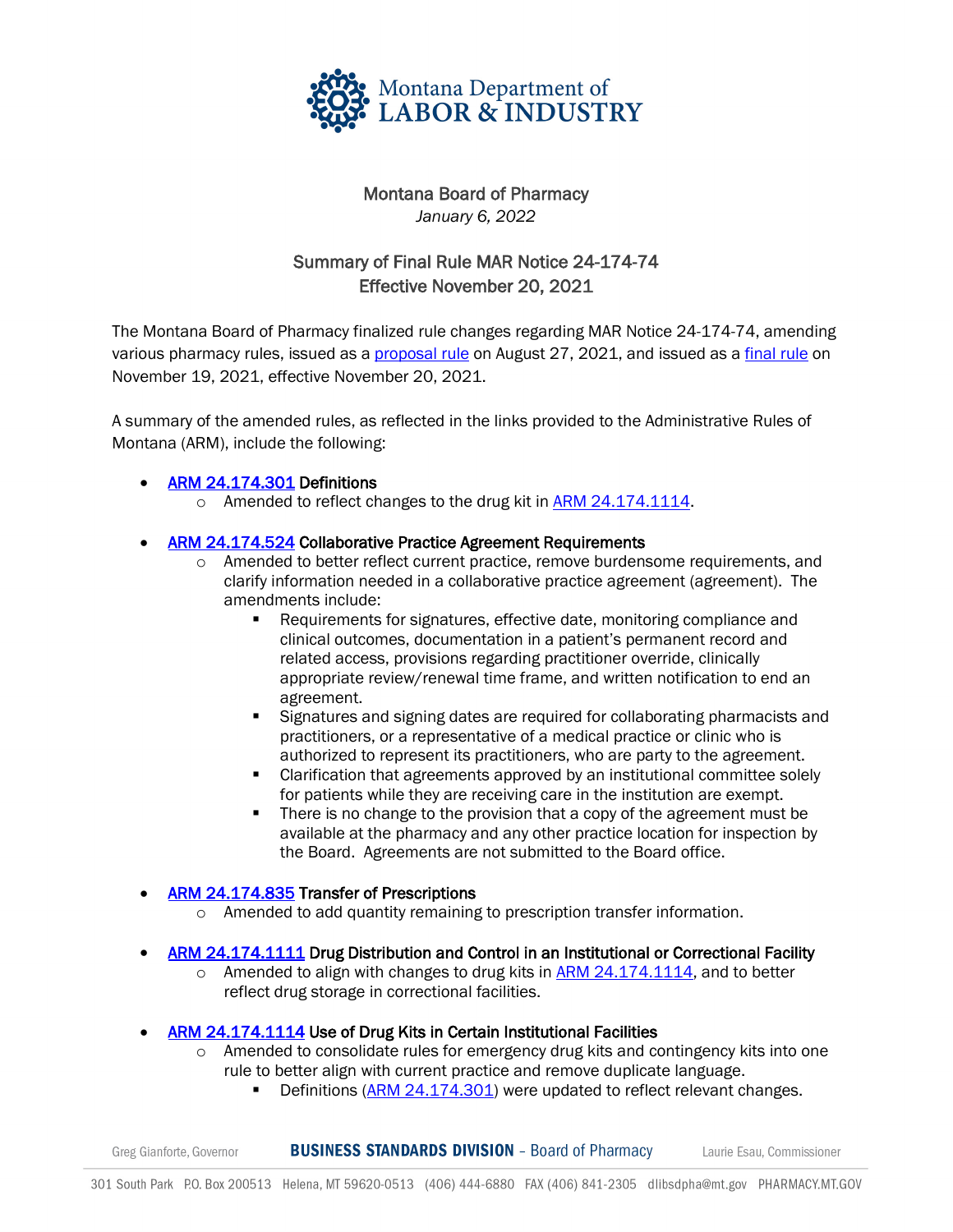

- **[ARM 24.174.1115,](https://rules.mt.gov/gateway/RuleNo.asp?RN=24%2E174%2E1115) use of contingency kits in certain institutional settings,** was repealed and the pertinent provisions were incorporated into one drug kit rule.
- o Amendments include:
	- Updated drugs kit requirements include expiration dates and replacing expired drugs, use in inpatient settings, requirements for use in emergency/crash cart, recordkeeping policies and procedures for access/review, restocking, annual review, and information available upon inspection.
	- The supplying pharmacy and appropriate designated practitioner of a licensed facility must provide adequate controls to prevent drug diversion.
- o Endorsement:
	- A supplying pharmacy will need to request a drug kit endorsement for the pharmacy license, and include a list of drug kit locations, and provide any updates to drug kit locations at the time of change.
	- An endorsement application will have no cost but is not yet available. Pharmacies seeking a Drug Kit Endorsement should contact the Board of Pharmacy at *dlibsdpha@mt.gov* and staff will follow-up with additional information.

#### • [ARM 24.174.1412](https://rules.mt.gov/gateway/RuleNo.asp?RN=24%2E174%2E1412) Additions, Deletions, and Rescheduling of Dangerous Drugs

- o Amended to update and clarify Montana's scheduling of dangerous drugs (controlled substances) Schedules I through V, to:
	- Remove duplicate drug listings implemented in statute (Senate Bill 274) through the 2019 Montana Legislature; and
	- Reflect recent scheduling changes made by the U.S. Drug Enforcement Administration (DEA), including the removal from Schedule V approved cannabidiol drugs, including Epidiolex®, as described below:
		- A drug product in finished dosage formulation that has been approved by the United States Food and Drug Administration that contains cannabidiol, also known as (2-[1R-3-methyl-6R-(1 methylethenyl)-2-cyclohexen-1-yl]-5-pentyl-1,3-benzenediol), derived from cannabis and no more than 0.1% (w/w) residual tetrahydrocannabinols, and as authorized by the Agriculture Improvement Act of 2018 (P.L. 115-334).

#### • [ARM 24.174.2106](https://rules.mt.gov/gateway/RuleNo.asp?RN=24%2E174%2E2106) Registered Pharmacist Continuing Education – Approved Programs

- $\circ$  Amended to align with the Department's standardized renewal and audit procedures regarding continuing education for pharmacists and to remove administrative burden. The board will no longer preapprove programs that are not approved by the American Council on Pharmaceutical Education (ACPE) and instead outlines requirements and standards that such program must meet to be accepted as non-ACPE programs in a CE audit.
	- Acceptable non-ACPE approved programs must focus on protecting the health, safety, and welfare of the public and contribute to the pharmacist's professional knowledge and competence, and must:
		- Review existing concepts and techniques:
		- Convey information beyond the basic professional education;
		- Update knowledge on the practice and advances; and/or